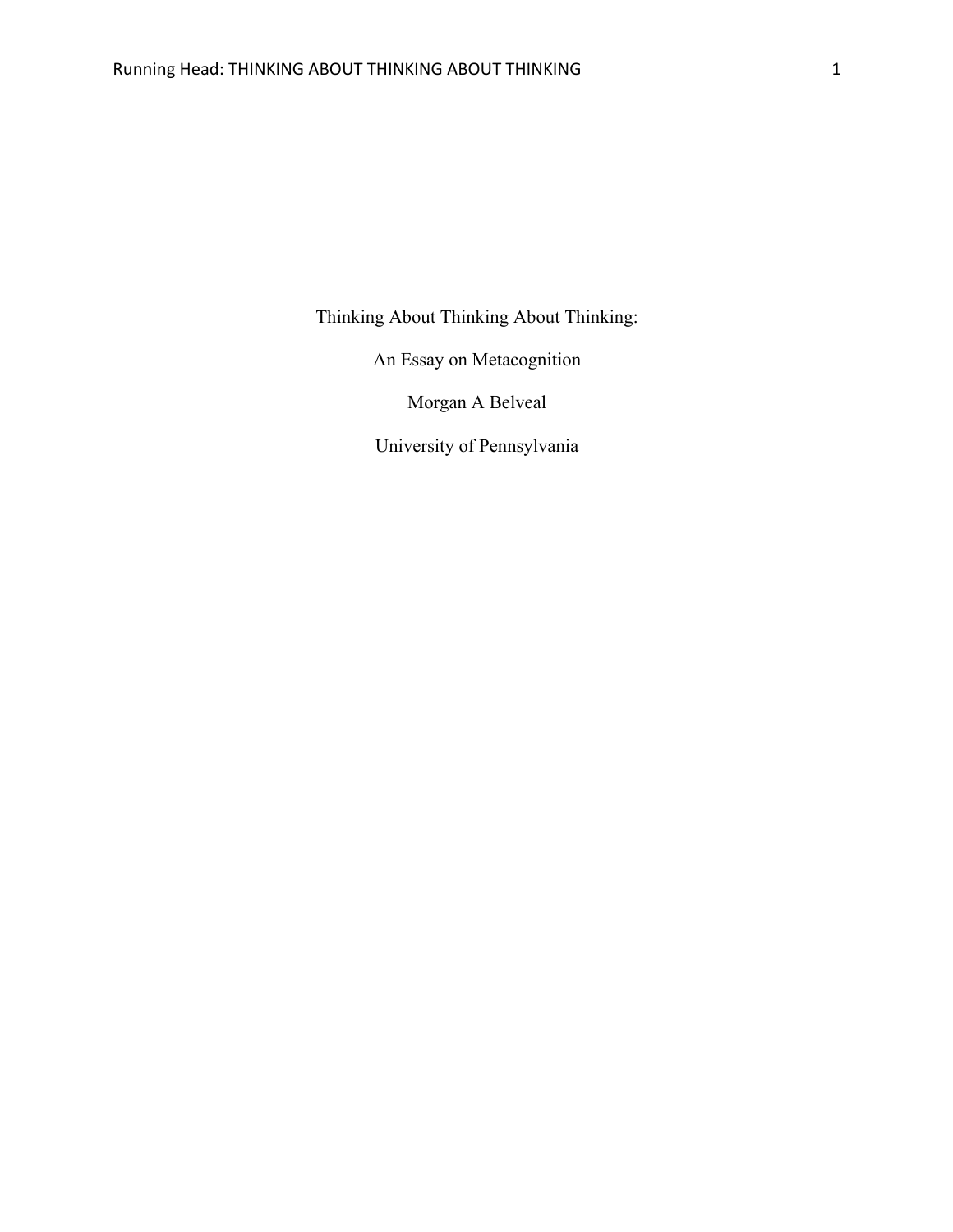The field of metacognition is riddled with flawed history, time based conflict, and gaps in topical research. This is the direct result of both a lack of quality research in the field of metacognition and a rhetorical disregard for the interconnected nature of metacognition and the rest of the field of cognitive development. Further, the expansion of the field beyond simple systemic introspection is a relatively new occurrence. There is no doubt that metacognition is a crucial component of cognitive development, however for the field to contribute sound rhetoric it must first change the way research is conducted and expand the influence of metacognition across the spectrum of cognitive development.

A child's ability to create and access memories is the dominating characteristic of metacognitive development and research. According to Schneider (1997) the memory changes that take place between early and late childhood are qualitative. This means that children at different points in their development will be implementing different strategies to access and store memories. Beyond an obvious overlap with memory recall, metacognition also has strong connections to Theory of Mind (ToM). With ToM, a child is able to predict the behaviors of others based on perceived thoughts, beliefs, and desires. With metacognition, they are turning similar strategies introspectively. As a generalization, current and past research into metacognition vastly overlooks the influences of ToM and other components of cognitive development on a child's ability to observe and control their own cognition.

I believe it may be slightly overwhelming to begin expanding the research in metacognition as its implications stretch across nearly every other research topic in cognitive development. It is not hard to see the ways metacognition and mental states interact. The same argument can be made for the intersection of metacognition and scientific reasoning. I am particularly interested in two under represented intersections. First, what does metacognition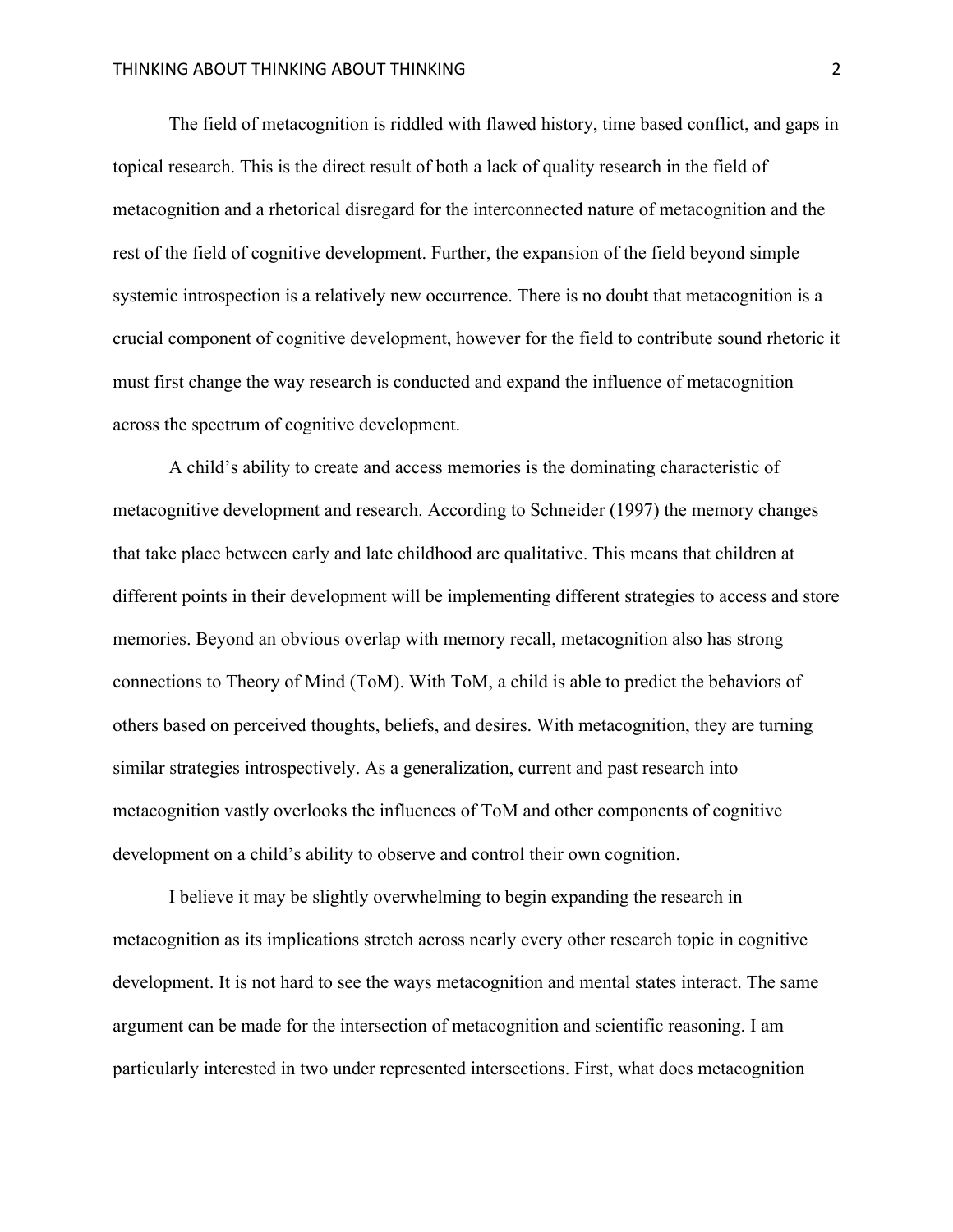## THINKING ABOUT THINKING ABOUT THINKING 3

look like across cultures? We know cognitive development, and human development in general, is impacted directly by culture and context. I am then curious about the way metacognition changes in different settings. If for example if we conducted research with children who had no formal prompting of memory strategies prior to the experiment, would they then be able to recall information after being introduced to their very first memory recall strategy? Beyond experiment design, I am curious about cultural based definitions of metacognition. Second, I am interested in the socio-emotional implications of research in metacognition. How does a child's awareness and control over their cognitive processes directly impact their ability to engage in secure attachment with their parents? Further, how does metacognitive capacity influence the likelihood of a child to scaffold in the classroom? Metacognition has its hands in many cognitive processes and the very nature of its expansiveness may discourage research. Personally, I feel that having a solid understanding of metacognition as a foundational concept will allow us to produce better prepared research across adolescent and adult development

Knowledge of the development of metacognition through childhood has immense applications in learning environments. As children are experiencing a change in their ability to recall and categorize memories, it is important that educators understand the best ways to prompt both knowledge acquisition and knowledge utility. In early childhood, children's memory recall is extremely faulty and, according to Schneider (1997) it is domain limited. This not only shows direct implications for research in the field but also has extremely real classroom applications. Beyond the phase of childhood which is defined by faulty memory recall lies a period of faulty access to memory. If we can understand that children are able to access their memory with different strategies at different stages through their development of metacognition, then we can better support them in the classroom. If for example, we accept that young children do not have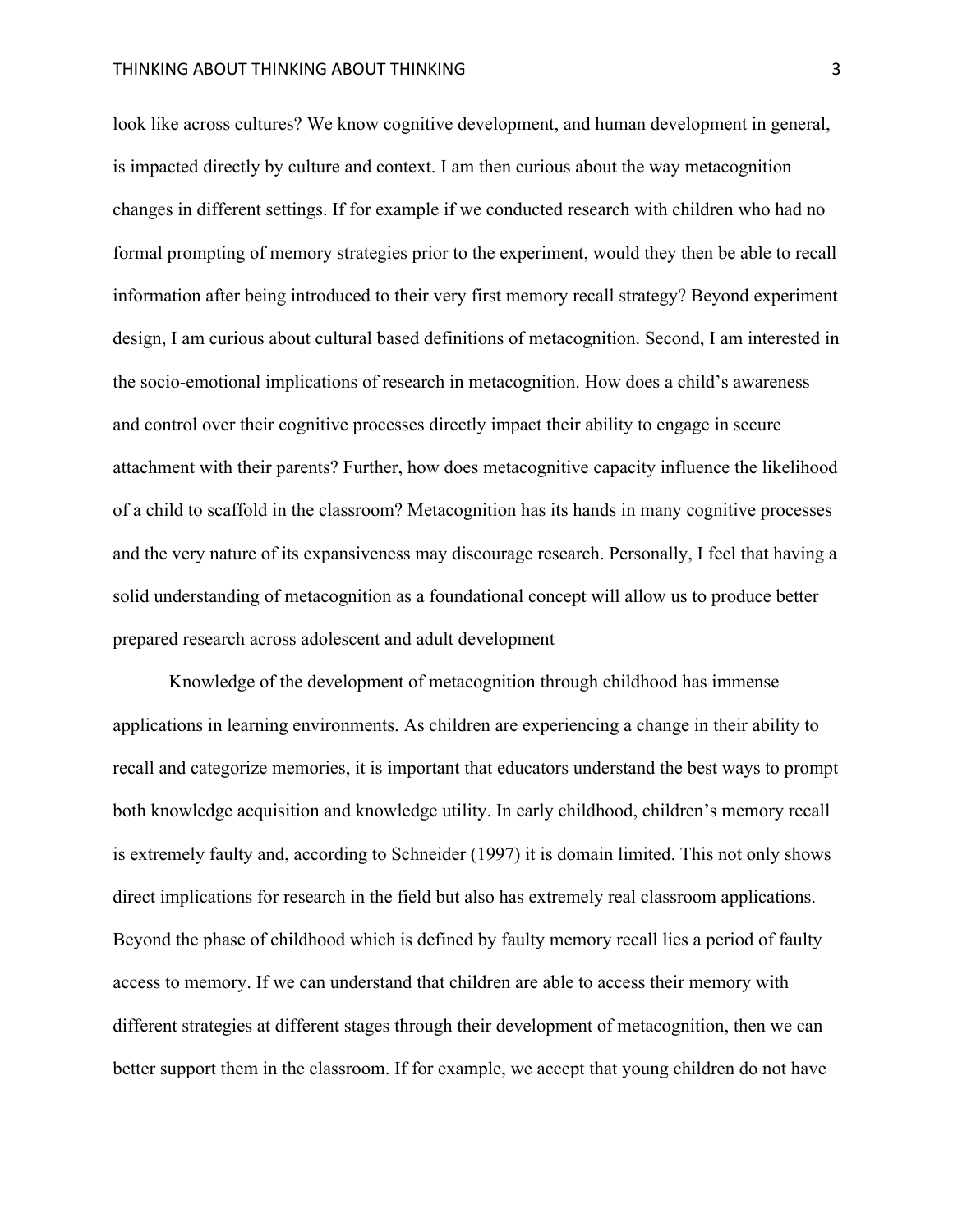## THINKING ABOUT THINKING ABOUT THINKING 4

the capacity to utilize memory strategies without prompting, it would then make sense that a teacher would make it common practice to prompt memory strategies in the classroom. The implementation of developmentally appropriate memory recall strategies is one of many applications of an understanding of developmental metacognition.

Moving forward in the field will require a methodological and a theoretical shift. First, we will have to introduce a comprehensive array of both cross-sectional and longitudinal research to the rhetoric. Cross sectional research will allow us to look at the relative ages children are developing skills associated with metacognition such as memory strategy use. On the flip side, longitudinal research will act as the door to comprehensive research in the field. Longitudinal research allows us to look at individual differences among children as they develop metacognition. Second, we will have to critically analyze the way we measure and define metacognition. A theoretical shift is required to move the field beyond research in isolation and towards a more holistic application of metacognition.